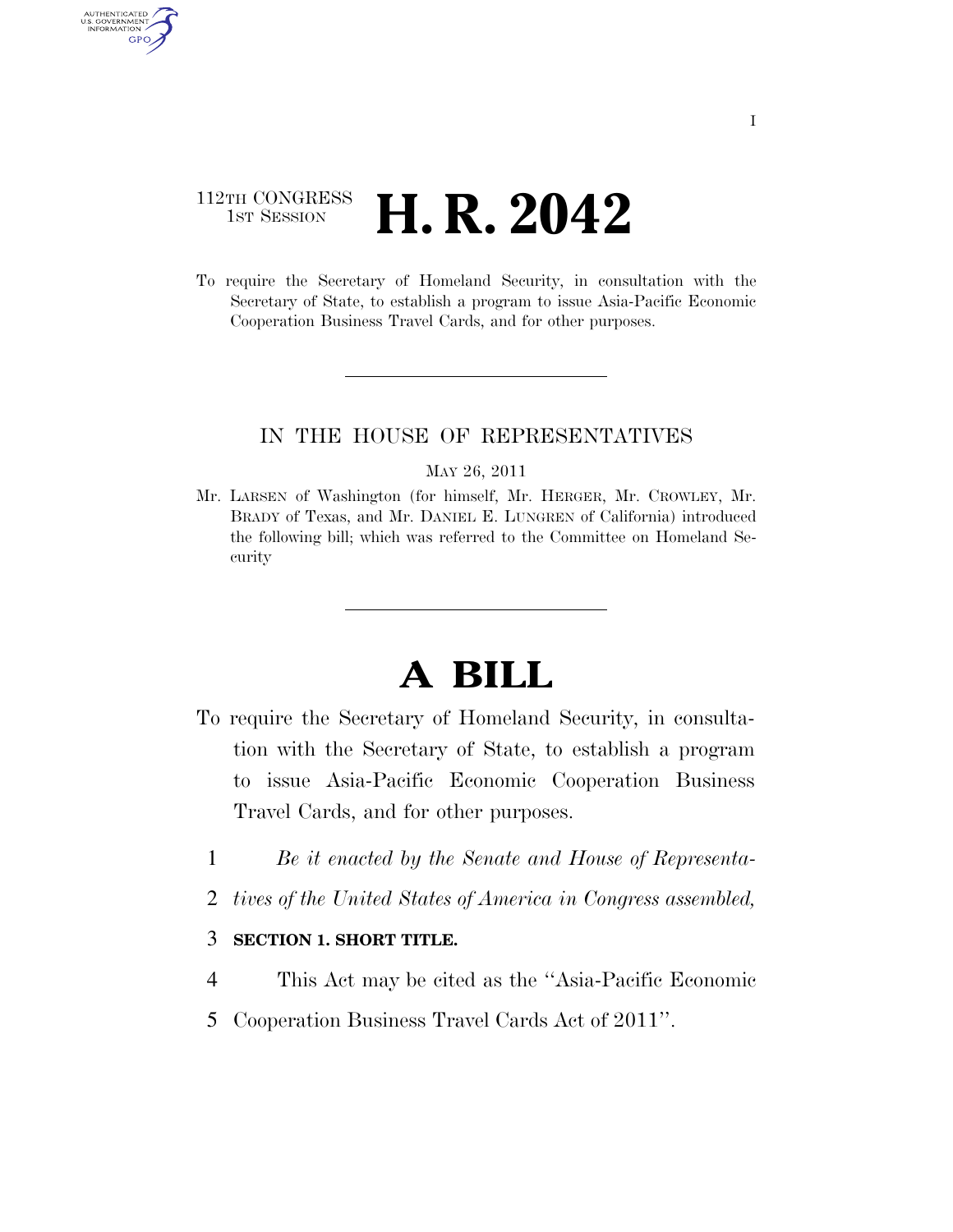## **SEC. 2. ASIA-PACIFIC ECONOMIC COOPERATION BUSINESS TRAVEL CARDS.**

 (a) IN GENERAL.—Not later than November 11, 2011, the Secretary of Homeland Security, in consultation with the Secretary of State, shall establish a program called the ''APEC Business Travel Program'' to issue Asia-Pacific Economic Cooperation Business Travel Cards (ABTC) to eligible United States citizen business leaders and senior United States Government officials actively en- gaged in Asia-Pacific Economic Cooperation (APEC) busi-ness.

 (b) INTEGRATION WITH EXISTING TRAVEL PRO- GRAMS.—The Secretary of Homeland Security shall inte- grate application procedures for and issuance of ABTC with other appropriate international registered traveler programs of the Department of Homeland Security, such as Global Entry, NEXUS, and SENTRI.

 (c) COOPERATION WITH PRIVATE ENTITIES.—In carrying out this section, the Secretary of Homeland Secu- rity shall work in conjunction with appropriate private sec- tor entities to ensure that applicants for ABTC satisfy ABTC requirements. The Secretary of Homeland Security may utilize such entities to enroll and issue ABTC to qualified applicants.

(d) FEE.—